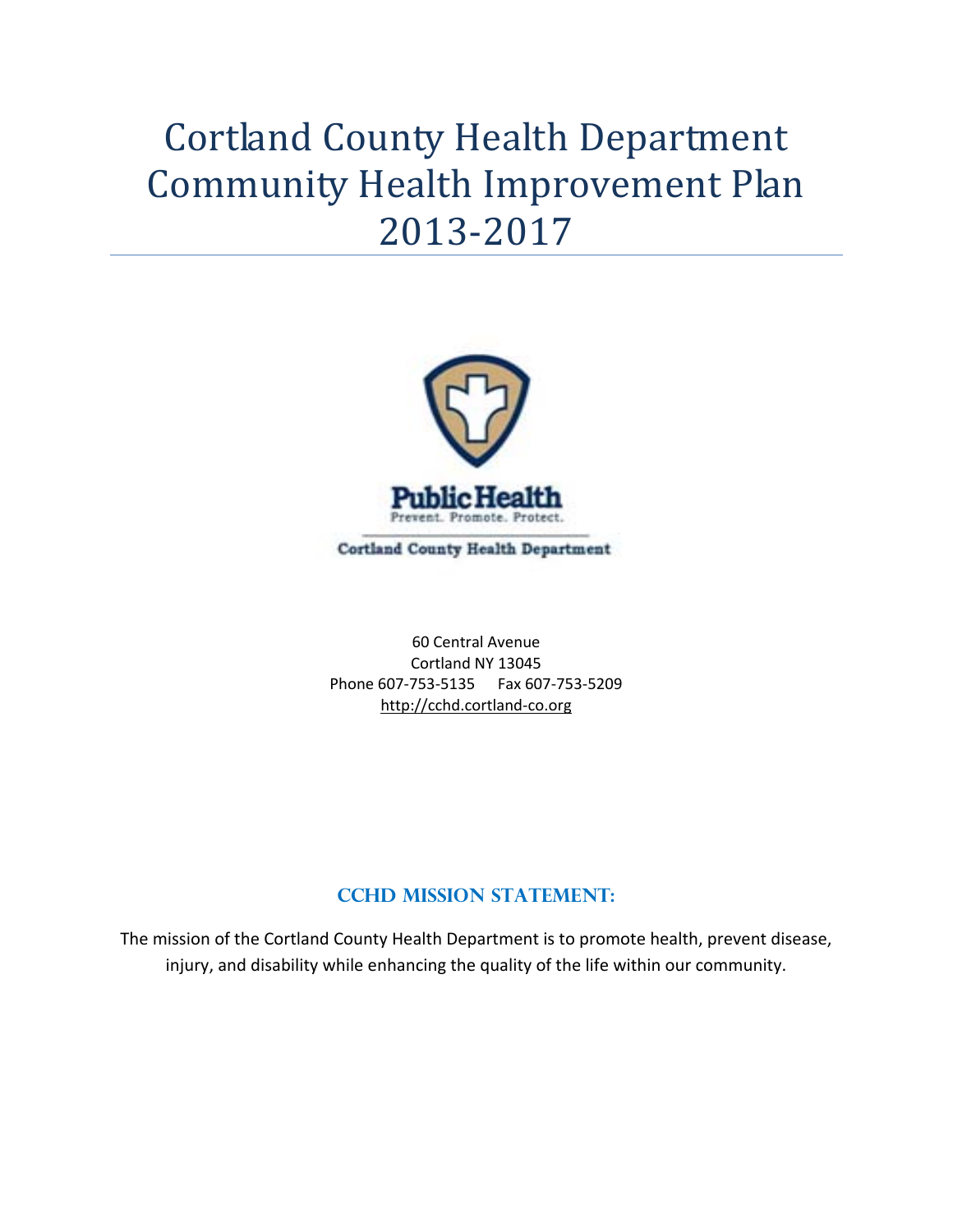The development of Cortland's Community Health Improvement Plan was a collaborative process involving key leaders of Health and Human Services programs. The committees reviewed pertinent data and established priority areas for the Community Health Improvement Plan. Consideration was given to other community plans, including those of the Mental Health Department that includes mental health and substance abuse. In partnership with our local hospital, Cortland Regional Medical Center, we chose the areas of **Chronic Disease** and **Healthy Women, Infants and Children** as the priorities on which to concentrate through 2017.

The assessment process, data analysis, choosing of priority areas and identification of community partners culminated in the development of a Community Health Improvement Plan. Spearheaded by Health Department teams (with representation from each program and job title), the plan clearly defines our path for health improvement over the next four years.

The process was enlightening, informative and fostered real collaboration amongst staff. They are vested in the plan and the positive health outcomes that will result.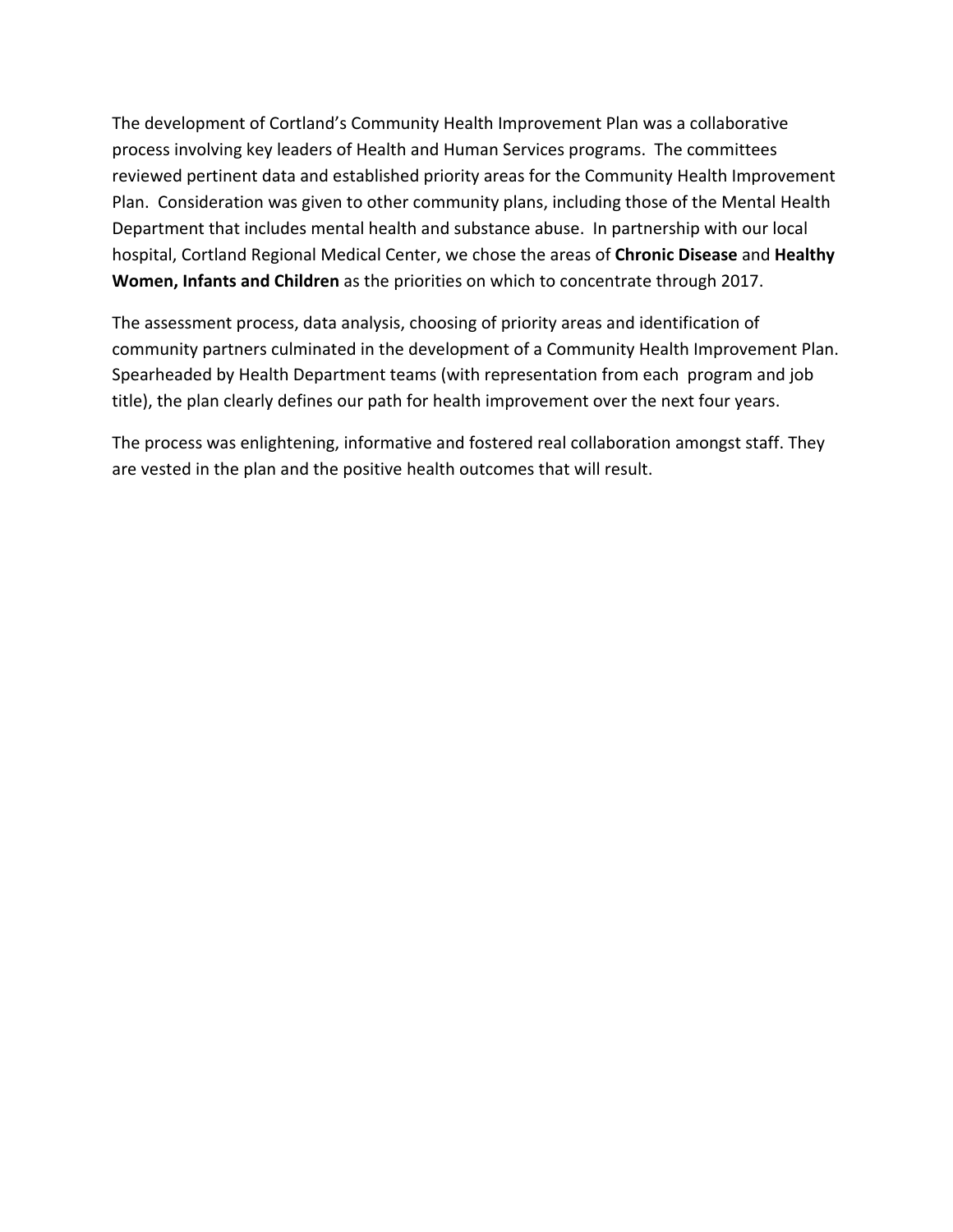## **Cortland County Health Department Community Health Improvement Plan 2013‐2017**

# **Priority –** *Chronic Disease*

**Focus Area –** *Reduce Obesity in Children and Adults*

Goal #1 – Create community environments that promote and support healthy food and beverage choices and physical activity

| <b>Objectives</b>                                                                                                                                                                        | <b>Improvement Strategies</b>                                                                                                                                                             | <b>Partners</b>                                                                                                                                   | <b>Timeframe</b><br><b>Target</b> | <b>Performance Measure</b>                                                                                              |
|------------------------------------------------------------------------------------------------------------------------------------------------------------------------------------------|-------------------------------------------------------------------------------------------------------------------------------------------------------------------------------------------|---------------------------------------------------------------------------------------------------------------------------------------------------|-----------------------------------|-------------------------------------------------------------------------------------------------------------------------|
| 1-Reduce the percentage of adults<br>who are obese by 5% so that the<br>age-adjusted percentage of adults<br>ages 18 years and older who are<br>obese is reduced from 29.7% to<br>28.22% | 1-Establish complete streets policies within our<br>municipalities.                                                                                                                       | <b>CCHD</b><br>Municipalities<br>Political figures<br><b>Healthy Now</b><br>Highway Dept.                                                         | Dec-16                            | At least 3 complete Street policies will<br>be established in surrounding<br>municipalities                             |
|                                                                                                                                                                                          | 2-Initiate the creation and adoption of a<br>multimodal transportation policy that will impact<br>future road improvements in the City of Cortland<br>and one on the SUNY Cortland Campus | <b>Local Business</b><br><b>CCHD</b><br>Municipalities<br><b>Political Figures</b><br><b>Healthy Now</b><br>Highway Dept.<br><b>SUNY Cortland</b> | Dec-16                            | Multimodal transportation policy will<br>be created and used in the City of<br><b>Cortland and SUNY Cortland Campus</b> |
|                                                                                                                                                                                          | 3-Promote Walking Trails already available in<br>community, including improvements to existing<br>trails (Little York).                                                                   | <b>Local Business</b><br><b>CCHD</b><br>Municipalities<br>political figures<br><b>Healthy Now</b><br><b>School Districts</b><br><b>SVHC</b>       | On-going                          | Trails will be promoted and<br>improvements to trails will be made                                                      |
|                                                                                                                                                                                          | 4-Promote drinking 1% milk for all people over<br>age 2.                                                                                                                                  | <b>CCHD</b><br>Pediatricians<br><b>School Districts</b><br>Day Care Centers                                                                       | On-going                          | Drinking 1% milk will be promoted                                                                                       |
|                                                                                                                                                                                          | 5-Promote water as drink of choice in schools, on<br>sports teams, workplaces.                                                                                                            | <b>Local Business CCHD</b><br><b>School Districts</b><br>Physicians                                                                               | On-going                          | Drinking water will be promoted                                                                                         |
|                                                                                                                                                                                          | 6-Include educational messages on drink choices,<br>with food permits through Environmental Health                                                                                        | <b>CCHD</b>                                                                                                                                       | On-going                          | Educational messages will be<br>distributed with food permits from<br><b>Environmental Health</b>                       |
|                                                                                                                                                                                          | 7-Encourage restaurants to offer a smaller portion<br>menu/ half portion menu that is half the portion<br>as well as half the price to people of all ages.                                | Restaurant association<br><b>School Districts</b><br><b>SUNY Cortland students and</b><br>professors<br>City Youth Bureau                         | Dec-16                            | Restaurants will be encouraged to<br>offer smaller portions                                                             |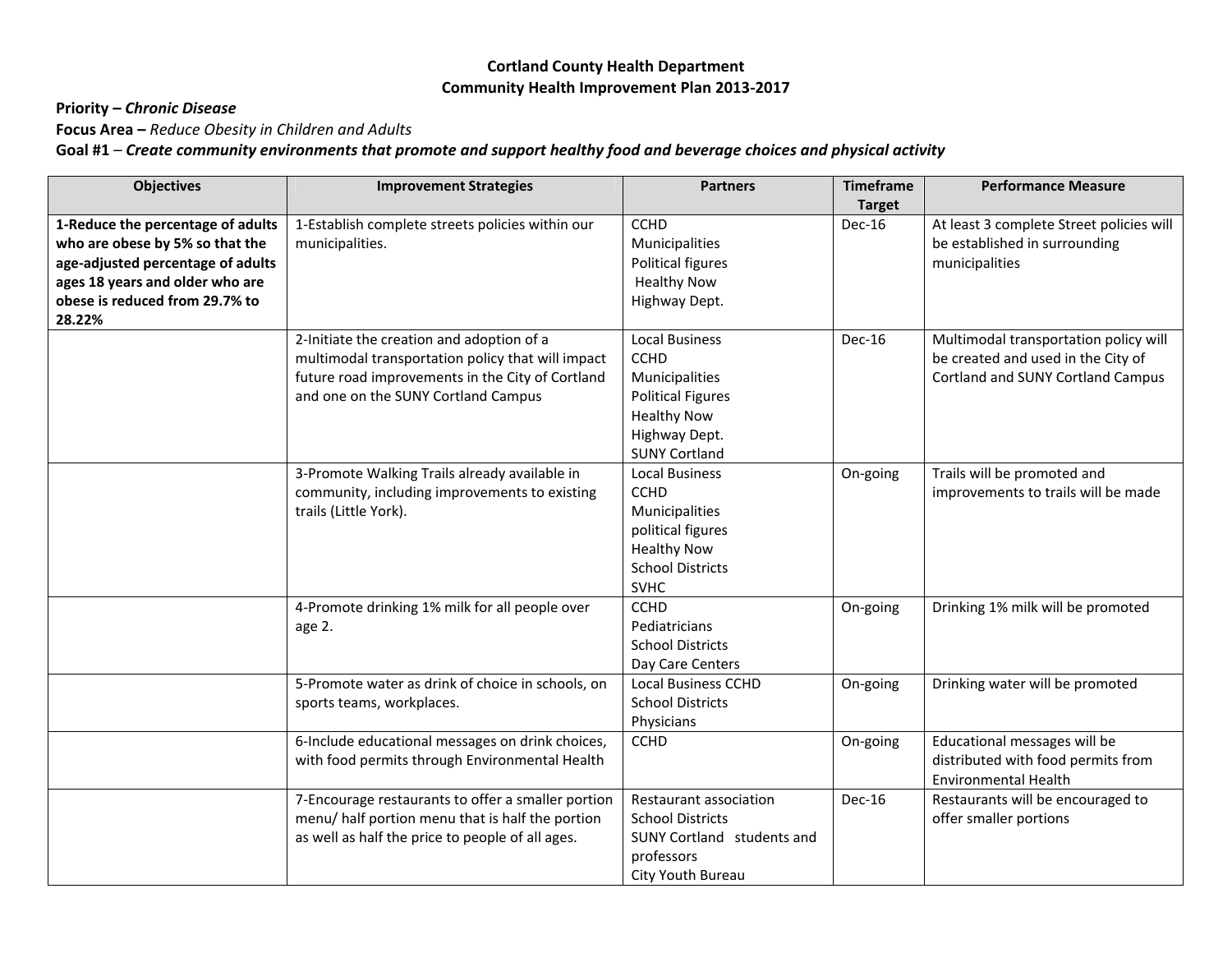|                                                                                                                                                                              | 8-Establish policies in a minimum of three<br>worksites for sugar-sweetened beverage and/or<br>snack options for their employees.<br>9-Establish and promote the use of famers'                                                                           | <b>CCHD</b><br><b>Businesses</b><br><b>CCHD</b>       | Mar-16<br>$Mar-15$ | Three worksites will establish policies<br>surrounding healthy beverage and<br>snack options<br>Farmers markets will be promoted |
|------------------------------------------------------------------------------------------------------------------------------------------------------------------------------|-----------------------------------------------------------------------------------------------------------------------------------------------------------------------------------------------------------------------------------------------------------|-------------------------------------------------------|--------------------|----------------------------------------------------------------------------------------------------------------------------------|
|                                                                                                                                                                              | markets and implement innovative strategies to<br>increase access to healthy foods in high need<br>areas.                                                                                                                                                 | <b>SVHC</b><br>Sustainable Cortland                   |                    | throughout the community                                                                                                         |
|                                                                                                                                                                              | 10-Implement the Harvest to Home campaign in<br>two new community grocery stores in order to<br>increase the availability and variety of fruits and<br>vegetables as well as initiate an increase in overall<br>shelf space for healthful food offerings. | <b>CCHD</b><br><b>SVHC</b><br><b>Local Businesses</b> | $Mar-15$           | Two new community grocery stores<br>will implement the harvest to home<br>campaign                                               |
| 2-Reduce the age-adjusted<br>percentage of adults ages 18<br>years and older with and annual<br>income less than \$25,000 who are<br>overweight by 5% from 23.1% to<br>21.9% | 1-Develop a template and plan for sustainable<br>grocery store tours incorporating WIC food items<br>and healthier shopping for Cortland County<br>groceries stores.                                                                                      | <b>CCHD</b><br><b>WIC</b><br><b>Grocery Stores</b>    | Mar-15             | A template will be created with local<br>grocery stores in conjunction with the<br>WIC program                                   |
|                                                                                                                                                                              | 2-Establish an education plan to low income<br>families receiving WIC on limiting sugary drinks,<br>and stretching juices by adding water to dilute<br>them.                                                                                              | <b>WIC</b>                                            | June-15            | An education plan will be given to low<br>income families receiving WIC<br>regarding limiting sugar in beverages                 |

#### **Goal #2** – *Prevent childhood obesity through early child care and schools*

| <b>Objectives</b>                    | <b>Improvement Strategies</b>                       | <b>Partners</b>              | <b>Timeframe</b> | <b>Performance Measure</b>             |
|--------------------------------------|-----------------------------------------------------|------------------------------|------------------|----------------------------------------|
|                                      |                                                     |                              | <b>Target</b>    |                                        |
| 1- Reduce the percentage of          | 1-Establish policies within the day care centers    | Child Development Council    | $Jan-17$         | Policies surrounding nutrition,        |
| children and adolescents who are     | and family day care homes for nutrition, physical   | YWCA/YMCA                    |                  | physical activity will be established  |
| obese by 5% so that the              | activity and television screen time.                | <b>CAPCO</b>                 |                  |                                        |
| percentage of public school          |                                                     | <b>FRC</b>                   |                  |                                        |
| children in Cortland County who      |                                                     | <b>SUNY Cortland Daycare</b> |                  |                                        |
| are obese is reduced from 17.8%      |                                                     |                              |                  |                                        |
| to 16.91%                            |                                                     |                              |                  |                                        |
| <b>Cincinnatus Central School 7%</b> | 2-Increase the number of schools that establish     | <b>School Districts</b>      | $Jan-17$         | At least three school districts will   |
| <b>OW, 32% OB</b>                    | strong nutritional standards including reducing     | <b>CCHD</b>                  |                  | establish strong nutritional standards |
|                                      | sugary drinks and promoting access to free          |                              |                  |                                        |
|                                      | drinking water.                                     |                              |                  |                                        |
| <b>Cortland City School District</b> | 3-Assist schools in creating policies around        | <b>School Districts</b>      | $Jan-17$         | Schools will be assisting in creating  |
| 17% OW, 18% OB                       | wellness including nutrition and physical activity. | <b>CCHD</b>                  |                  | new policies around wellness           |
|                                      |                                                     |                              |                  |                                        |
| <b>Homer Central School District</b> | 4-Establish policies within the before/afterschool  | YWCA/YMCA                    | $Jan-17$         | Policies will be created to encourage  |
| 15% OW, 17% OB                       | programs to encourage physical activity and         | <b>CAPCO</b>                 |                  | physical activity and healthy snacks   |
|                                      | healthy snacks and reduced sugary drinks            | School districts             |                  | and before and after school programs   |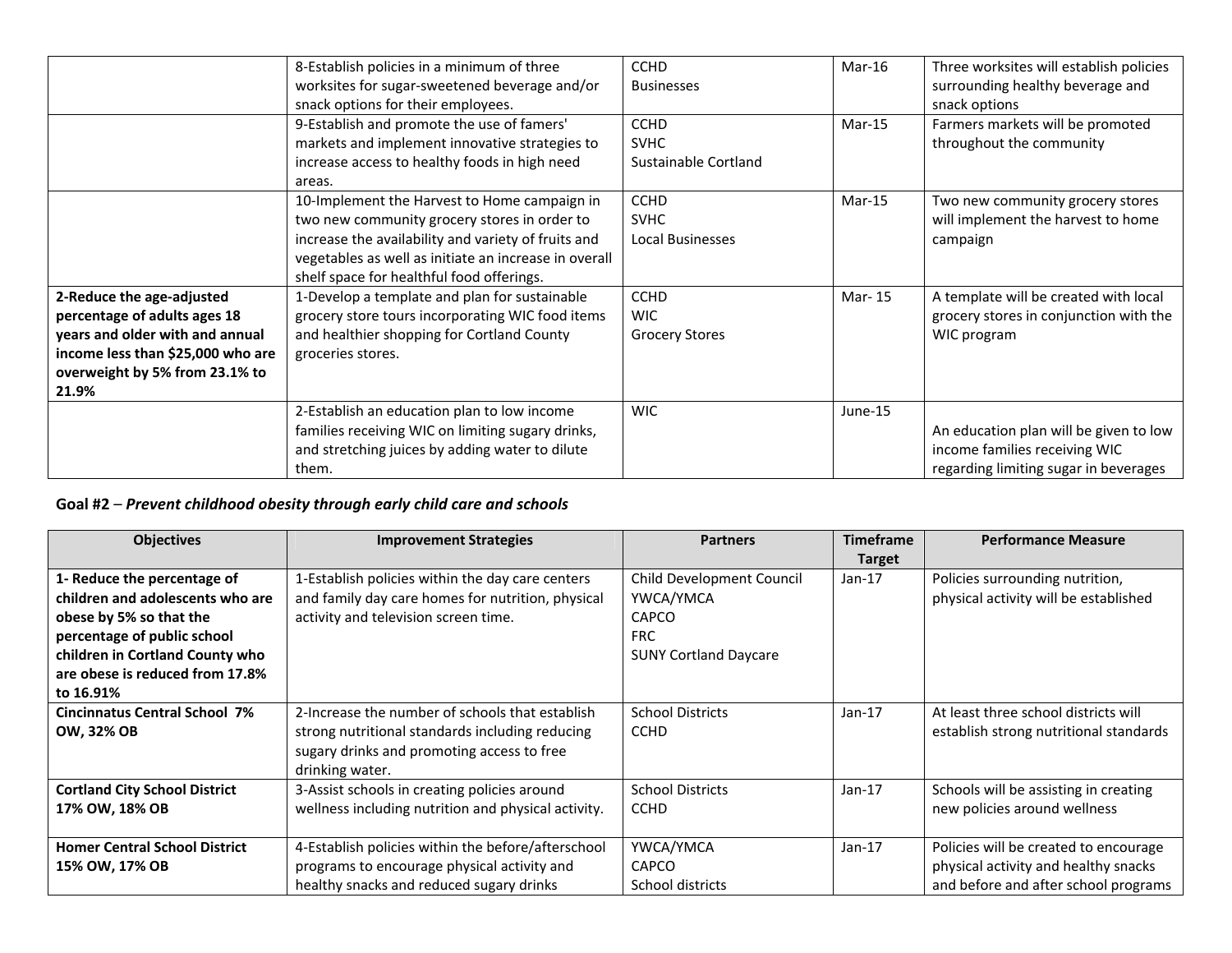|                                                         |                                                                                                                         | Healthy Now<br>City Youth Bureau                                  |          |                                                                           |
|---------------------------------------------------------|-------------------------------------------------------------------------------------------------------------------------|-------------------------------------------------------------------|----------|---------------------------------------------------------------------------|
| <b>McGraw Central School District</b><br>11% OW, 17% OB | 5-Establish educational outreach to teens and<br>young adults through Facebook with daily<br>nutritional tips and facts | l CC Youth Bureau<br>City Youth Bureau<br><b>School Districts</b> | $Jan-17$ | Educational outreach about nutrition<br>will be provided through Facebook |

#### Goal #3 – Expand the role of health care and health service providers and insurers in obesity prevention

| <b>Objectives</b>                 | <b>Improvement Strategies</b>                      | <b>Partners</b>            | <b>Timeframe</b> | <b>Performance Measure</b>             |
|-----------------------------------|----------------------------------------------------|----------------------------|------------------|----------------------------------------|
|                                   |                                                    |                            | <b>Target</b>    |                                        |
| 1-Increase the number of children | 1-Provide CRMC and primary care providers and      | Physicians                 | $Jan-17$         | Appropriate health care providers will |
| and adolescents ages 3 through    | obstetrics/gynecology practitioners with referrals | <b>CRMC</b>                |                  | receive and distribute referrals to    |
| 17 years with an outpatient visit | to comprehensive youth programming in the          | <b>CCHD</b>                |                  | comprehensive youth programming        |
| with the primary care provider or | county.                                            | <b>Healthy Now</b>         |                  |                                        |
| obstetrics/gynecology             |                                                    | <b>Recreational Sports</b> |                  |                                        |
| practitioner.                     |                                                    |                            |                  |                                        |

## **Priority –** *Chronic Disease*

**Focus Area –** *Reduce illness, disability and death related to tobacco use and secondhand smoke exposure*

#### **Goal #1** – *Prevent initiation of tobacco use by youth and adults, especially among low socioeconomic status*

| <b>Objectives</b>                | <b>Improvement Strategies</b>                    | <b>Partners</b>                    | <b>Timeframe</b> | <b>Performance Measure</b>            |
|----------------------------------|--------------------------------------------------|------------------------------------|------------------|---------------------------------------|
|                                  |                                                  |                                    | <b>Target</b>    |                                       |
| 1-Decrease the prevalence of     | 1-Pursue policy action to reduce the impact of   | <b>Tobacco Free Cortland</b>       | Dec-16           | Policy will be created to reduce      |
| cigarette use by high school age | tobacco marketing in lower-income and            | <b>CCHD</b>                        |                  | tobacco marketing in disparate        |
| students by 10% from 10.8% to    | racial/ethnic minority communities.              | Quest for Excellence NYSDOH        |                  | communities                           |
| 9.72%.                           |                                                  |                                    |                  |                                       |
|                                  | 2-Use media and health communications to         | <b>Tobacco Free Cortland</b>       | On-going         | Media and health communications       |
|                                  | highlight the dangers of tobacco promote         | <b>CCHD</b>                        |                  | will be used to highlight dangers of  |
|                                  | effective tobacco control policies and reshape   | Quest for Excellence NYSDOH        |                  | tobacco use                           |
|                                  | social norms.                                    |                                    |                  |                                       |
|                                  | 3-Present Point of Sale information and educate  | <b>Tobacco Free Cortland</b>       | On-going         | The community will be educated on     |
|                                  | on the dangers of tobacco to youth in the        | <b>CCHD</b>                        |                  | point of sale information             |
|                                  | community.                                       | <b>Quest for Excellence NYSDOH</b> |                  |                                       |
|                                  | 4-Education that specifically informs teens of   | <b>Tobacco Free Cortland</b>       | On-going         | Teens in the community will be        |
|                                  | negative impacts of smoking that matter to their | <b>CCHD</b>                        |                  | informed of the negative impacts of   |
|                                  | age group (i.e. dating, money, etc.)             | Quest for Excellence NYSDOH        |                  | smoking                               |
|                                  | 5-Keep the price of tobacco uniformly high by    | <b>Tobacco Free Cortland</b>       | $Jan-15$         | Discounts on tobacco will be limited  |
|                                  | regulating tobacco company practices that reduce | <b>CCHD</b>                        |                  | throughout the community              |
|                                  | the real price of cigarettes through discounts.  | Quest for Excellence NYSDOH        |                  |                                       |
|                                  | 6-Educate and communicate with elected officials | Tobacco Free Cortland              | On-going         | Elected officials will be educated on |
|                                  | about the impact of retail tobacco product       | <b>CCHD</b>                        |                  | the impact of tobacco marketing on    |
|                                  | marketing on youth.                              | Quest for Excellence NYSDOH        |                  | youth                                 |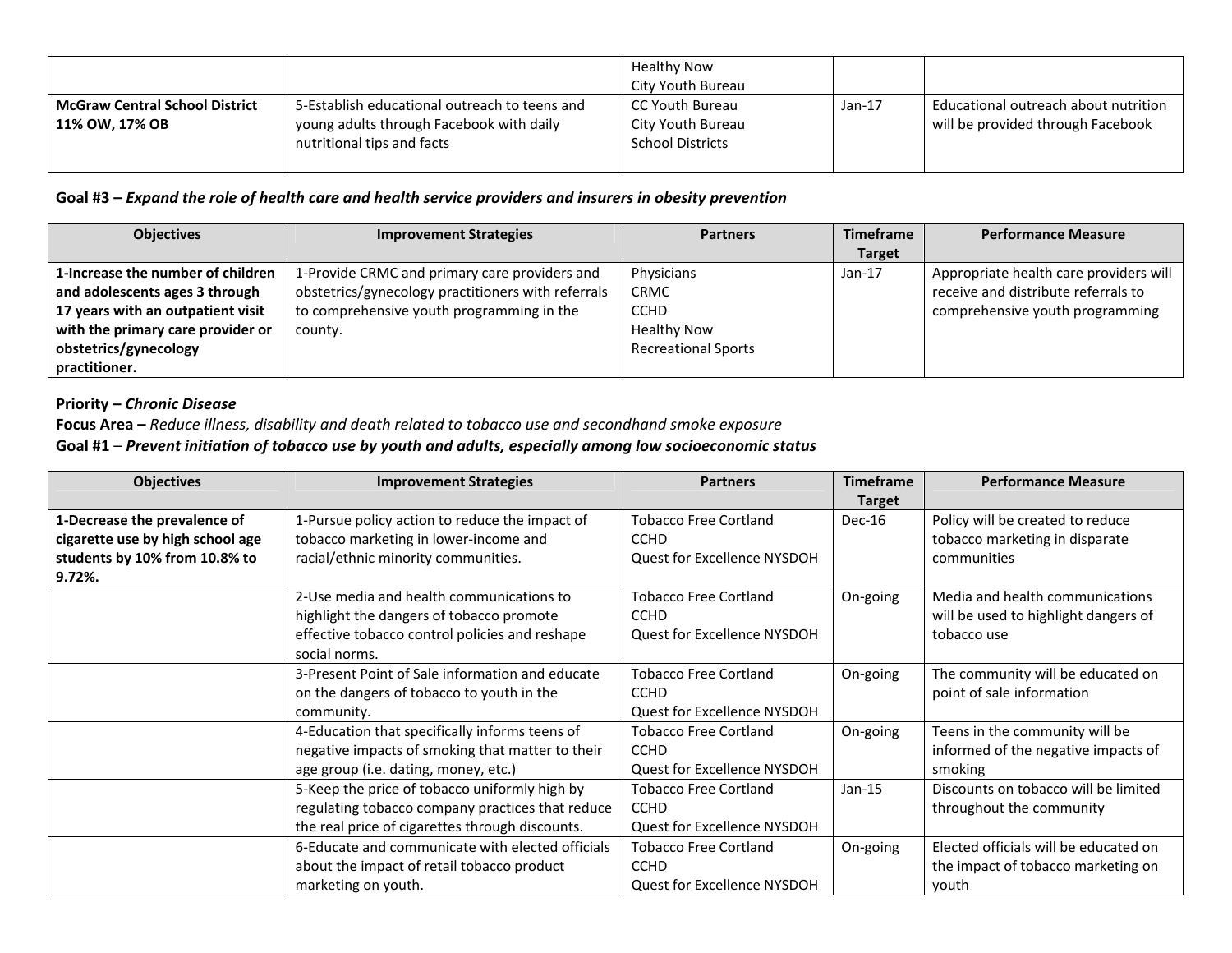|                                  | 7-Approach NYSDOH to consider contracts in lieu  |                                    |          |                                       |
|----------------------------------|--------------------------------------------------|------------------------------------|----------|---------------------------------------|
|                                  | of either fines or revocation that eliminate     | <b>Tobacco Free Cortland</b>       | Dec-16   | NYSDOH will be approached to          |
|                                  | advertising of tobacco products in stores which  | <b>CCHD</b>                        |          | consider the idea of contracts for    |
|                                  | are found to be in violation of ATUPA            | Quest for Excellence NYSDOH        |          | those with violations of ATUPA        |
| 2-Decrease the prevalence of     | 1-Keep the price of tobacco uniformly high by    | <b>Tobacco Free Cortland</b>       | $Jan-15$ | Discounts on tobacco will be limited  |
| cigarette smoking by adults ages | regulating tobacco company practices that reduce | <b>CCHD</b>                        |          | throughout the community              |
| 18-24 years by 10% from 24% to   | the real price of cigarettes through discounts.  | <b>Quest for Excellence NYSDOH</b> |          |                                       |
| 21.6%.                           |                                                  |                                    |          |                                       |
|                                  | 2-Pursue policy action to reduce the impact of   | <b>Tobacco Free Cortland</b>       | Dec-16   | Policy will be created to reduce      |
|                                  | tobacco marketing in lower-income and            | <b>CCHD</b>                        |          | tobacco marketing in disparate        |
|                                  | racial/ethnic minority communities.              | <b>Ouest for Excellence NYSDOH</b> |          | communities                           |
| 3-Increase the number of         | 1-Pursue policy action to reduce the impact of   | <b>Tobacco Free Cortland</b>       | $Dec-16$ | Policy will be created to reduce      |
| municipalities that restrict     | tobacco marketing in lower-income and            | <b>CCHD</b>                        |          | tobacco marketing in disparate        |
| tobacco marketing (including     | racial/ethnic minority communities.              | Quest for Excellence NYSDOH        |          | communities                           |
| banning store displays, limiting |                                                  |                                    |          |                                       |
| the density of tobacco vendors   |                                                  |                                    |          |                                       |
| and their proximity to schools)  |                                                  |                                    |          |                                       |
| from zero to one.                |                                                  |                                    |          |                                       |
|                                  | 2-Present Point of Sale information and educate  | <b>Tobacco Free Cortland</b>       | On-going | The community will be educated on     |
|                                  | on the dangers of tobacco to youth in the        | <b>CCHD</b>                        |          | point of sale information             |
|                                  | community.                                       | Quest for Excellence NYSDOH        |          |                                       |
|                                  | 3-Educate and communicate with elected officials | <b>Tobacco Free Cortland</b>       | On-going | Elected officials will be educated on |
|                                  | about the impact of retail tobacco product       | <b>CCHD</b>                        |          | the impact of tobacco marketing on    |
|                                  | marketing on youth.                              | Quest for Excellence NYSDOH        |          | vouth                                 |
|                                  | 4-Approach NYSDOH to consider contracts in lieu  | <b>Tobacco Free Cortland</b>       | $Jan-15$ | NYSDOH will be approached to          |
|                                  | of either fines or revocation that eliminate     | <b>CCHD</b>                        |          | consider the idea of contracts for    |
|                                  | advertising of tobacco products in stores which  | <b>Quest for Excellence NYSDOH</b> |          | those with violations of ATUPA        |
|                                  | are found to be in violation of ATUPA            |                                    |          |                                       |

#### Goal #2 – Promote tobacco use cessation, especially among low SES populations and those with poor mental health

| <b>Objectives</b>                | <b>Improvement Strategies</b>              | <b>Partners</b>     | <b>Timeframe</b> | <b>Performance Measure</b>          |
|----------------------------------|--------------------------------------------|---------------------|------------------|-------------------------------------|
|                                  |                                            |                     | <b>Target</b>    |                                     |
| 1-Increase the number of unique  | 1-Use health communication to increase the | NYS Quitline        | On-going         | Health Communication will increase  |
| callers to the NYS Smokers'      | impact and utilization of the NYS Smoker's | <b>Team ACT</b>     |                  | the use of the NYS Smokers Quitline |
| Quitline by 5% from 387 to 406   | Quitline, particularly among disparate     |                     |                  | by disparate populations            |
| annually.                        | populations.                               |                     |                  |                                     |
| 2-Decrease the prevalence of     | 1-Use health communication to increase the | <b>NYS Quitline</b> | On-going         | Health Communication will increase  |
| cigarette smoking by adults ages | impact and utilization of the NYS Smoker's | <b>Team ACT</b>     |                  | the use of the NYS Smokers Quitline |
| 18 years and older:              | Quitline, particularly among disparate     |                     |                  | by disparate populations            |
| By 5 % from 22.1 % to 21%        | populations.                               |                     |                  |                                     |
| among all adults.                |                                            |                     |                  |                                     |
|                                  | 1-Advocate for expanded Medicaid and other | <b>NYSDOH</b>       | On-going         |                                     |
|                                  | health plan coverage of tobacco dependence | <b>CCHD</b>         |                  | Expanded Medicaid coverage for      |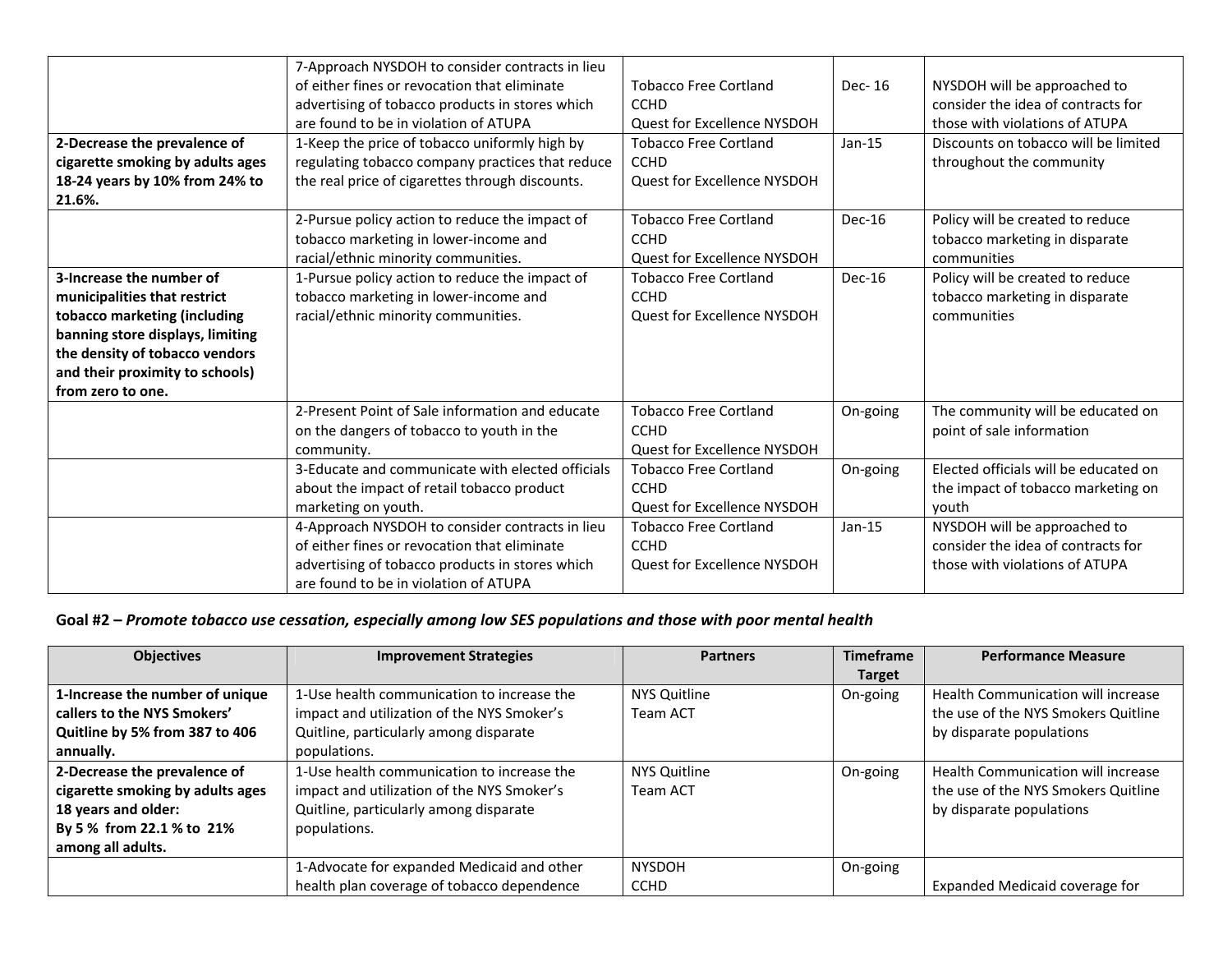| treatment counseling and medications.                                               | Team ACT                                               |          | tobacco related treatment and<br>medications will be advocated for                    |
|-------------------------------------------------------------------------------------|--------------------------------------------------------|----------|---------------------------------------------------------------------------------------|
| 2-Promote smoking cessation benefits among<br>Medicaid beneficiaries and providers. | <b>NYSDOH</b><br><b>CCHD</b><br>Team ACT<br>Physicians | On-going | Medicaid beneficiaries and physicians<br>will be provided with cessation<br>materials |

#### **Goal #3** – *Eliminate exposure to Secondhand smoke*

| <b>Objectives</b>                   | <b>Improvement Strategies</b>                   | <b>Partners</b>                   | <b>Timeframe</b> | <b>Performance Measure</b>           |
|-------------------------------------|-------------------------------------------------|-----------------------------------|------------------|--------------------------------------|
|                                     |                                                 |                                   | <b>Target</b>    |                                      |
| 1-Decrease the percentage of        | 1-Increase the number of smoke-free parks,      | <b>Tobacco-Free Cortland</b>      | On-going         | The number of smoke-free public      |
| adults who are exposed to           | beaches, playgrounds, college and hospital      | <b>CCHD</b>                       |                  | spaces will be increased             |
| secondhand smoke by                 | campuses, and other public spaces.              | <b>Municipalities</b>             |                  |                                      |
| establishing 8 additional smoke-    |                                                 |                                   |                  |                                      |
| free public spaces                  |                                                 |                                   |                  |                                      |
|                                     | 2-Advocate with organizational decision makers, | <b>Tobacco -Free Cortland</b>     | On-going         | The dangers of secondhand smoke      |
|                                     | conduct community education, and use paid and   | <b>CCHD</b>                       |                  | will be provided throughout the      |
|                                     | earned media to increase community knowledge    |                                   |                  | community                            |
|                                     | of the dangers of secondhand smoke exposure.    |                                   |                  |                                      |
| 2-increase the number of local      | 1-Promote smoke-free policies in multi-unit     | <b>Tobacco -Free Cortland</b>     | Dec-16           | At least one local housing authority |
| housing authorities that adopt a    | housing, including apartment complexes,         | <b>CCHD</b>                       |                  | will adopt a tobacco free policy     |
| tobacco-free policy for all housing | condominiums and co-ops, especially those that  | <b>Cortland Housing Authority</b> |                  |                                      |
| units from 0 to 1.                  | house low-SES residents.                        | Land Lords                        |                  |                                      |

# **Priority –** *Promote Healthy Women, Infants and Children*

**Focus Area –** *Maternal Infant Health*

**Goal #1 –** *Reduce Premature Births*

| <b>Objectives</b>                    | <b>Improvement Strategies</b>                       | <b>Partners</b>            | <b>Timeframe</b> | <b>Performance Measure</b>           |
|--------------------------------------|-----------------------------------------------------|----------------------------|------------------|--------------------------------------|
|                                      |                                                     |                            | <b>Target</b>    |                                      |
| 1-Increase the % of women in         | 1-Identify 2 sites that do pregnancy testing and    | JCRH, CRMC.                | June-15          | At least 2 sites will have policy in |
| <b>Cortland County who receive</b>   | establish a referral policy to refer to OB provider | Cayuga Medical Center      |                  | place                                |
| prenatal care in the first trimester | and for insurance if uninsured /underinsured        |                            |                  |                                      |
| by 8% to 79.9%                       |                                                     |                            |                  |                                      |
|                                      | 2-Develop educational campaign that addresses       | MBPN, WIC, FHN, DSS Medial | Dec-15           | Campaign will be developed           |
|                                      | the importance of early prenatal care.              | <b>Providers</b>           |                  |                                      |
|                                      | 3- Launch Educational Campaign                      | Human Services Agencies,   | $Jan-16$         | Campaign is launched                 |
|                                      |                                                     | <b>Medical Community</b>   |                  |                                      |
| 2-Increase the # of referrals from   | 1- Identify 2 OB providers that will establish a    | OB providers, FHN,         | Dec-15           | At least 2 OB providers will have a  |
| providers for women who have         | referral policy for missed OB appointments          |                            |                  | policy in place                      |
| multiple missed OB visits            |                                                     |                            |                  |                                      |
|                                      | 2-Develop educational campaign that addresses       | MBPN, WIC, Medical         | Dec-15           | Campaign is developed                |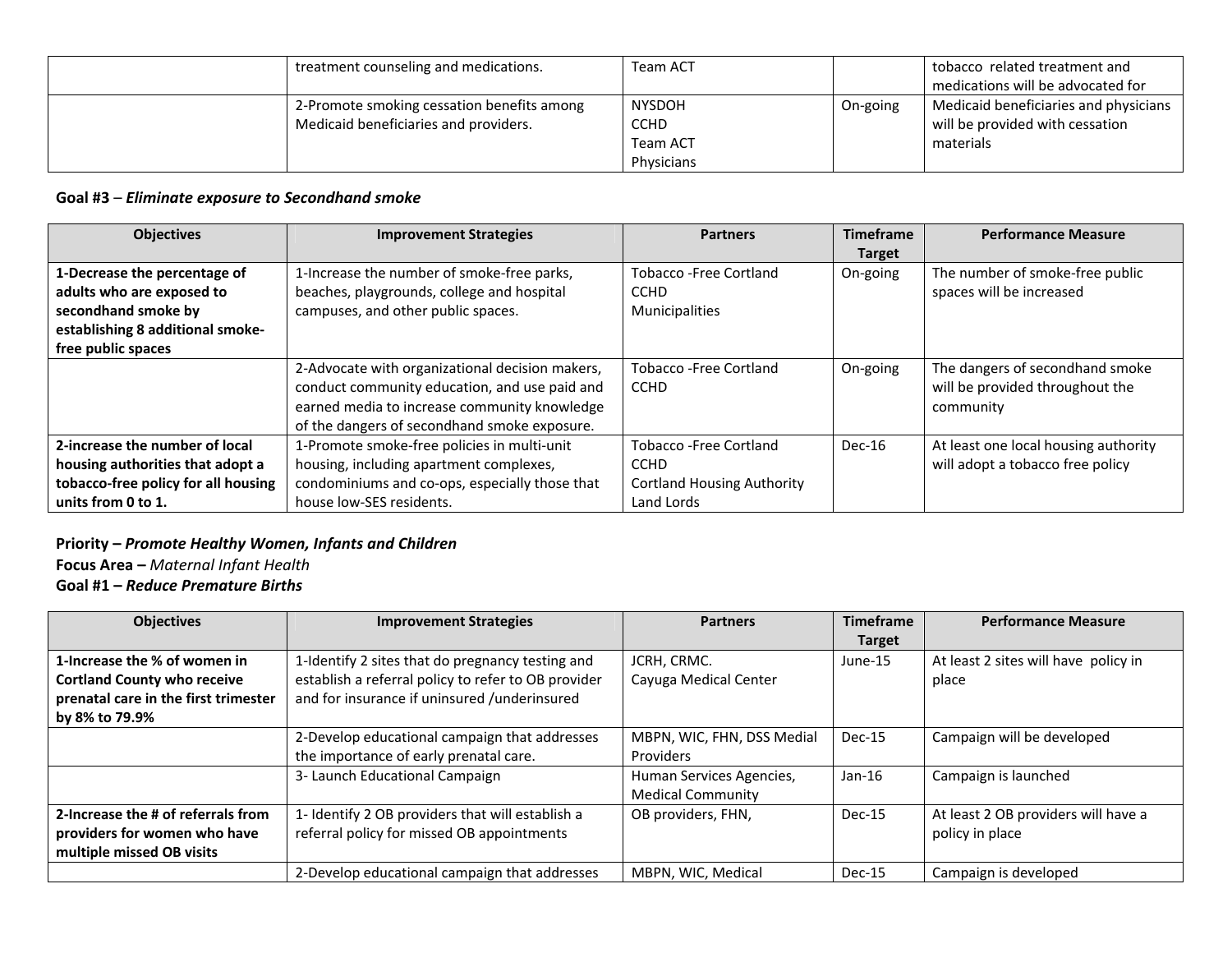|                                                                                                                                      | the importance of attending prenatal visits                                                                                                                                                                           | providers                                         |          |                                                                                                              |
|--------------------------------------------------------------------------------------------------------------------------------------|-----------------------------------------------------------------------------------------------------------------------------------------------------------------------------------------------------------------------|---------------------------------------------------|----------|--------------------------------------------------------------------------------------------------------------|
|                                                                                                                                      | 3-Launch educational campaign                                                                                                                                                                                         | Human services Agencies,<br>Medical community     | $Jan-16$ | Campaign is launched                                                                                         |
| 3- Reduce the rate of cigarette use<br>by women in Cortland County<br>during pregnancy by at least 12 %<br>to 28.9% (Baseline 32.8%) | 1-Provide tobacco cessation training to at least 3<br>health care providers in the community who serve<br>pregnant women                                                                                              | <b>Cessation Center</b>                           | June-15  | At least 3 health care providers who<br>provide care to pregnant women will<br>complete training             |
|                                                                                                                                      | 2-Identify 2 agencies who will establish a policy to<br>participate in the NYS Smokers Quit Line-Fax to<br>Quit Program                                                                                               | Cessation Center, NYS Quit<br>line                | Dec-15   | At least 2 agencies will have a policy<br>in place                                                           |
|                                                                                                                                      | 3-Obtain 1 or more local laws that-*keep tobacco<br>products out of consumer view in stores<br>*restrict the #, location, or type of retailer<br>"Pharmacy" that sell tobacco products<br>*restrict coupon redemption | Tobacco Free Cortland,<br><b>Municipal Boards</b> | Dec-16   | At least 1 local law will be in place                                                                        |
|                                                                                                                                      | 4-Identify health care facilities without tobacco<br>free policies and at least 1 health care facility<br>specializing in prenatal care will adopt tobacco<br>free outdoor policies                                   | <b>Tobacco Free Cortland</b>                      | Dec-14   | At least 1 health care facility<br>specializing in prenatal care will adopt<br>a tobacco free outdoor policy |

# **Priority –** *Promote Healthy Women, Infants and Children*

**Focus Area –** *Maternal Infant Health*

#### **Goal #2 –** *Increase the proportion of babies that are breastfed*

| <b>Objectives</b>                   | <b>Improvement Strategies</b>                         | <b>Partners</b>           | <b>Timeframe</b> | <b>Performance Measure</b>            |
|-------------------------------------|-------------------------------------------------------|---------------------------|------------------|---------------------------------------|
|                                     |                                                       |                           | <b>Target</b>    |                                       |
| 1-Increase the % of infants born in | 1-Encourage local hospital to sign on to Great        | CRMC, NYSDOH              | $Dec-13$         | Local Hospital sign on date to        |
| <b>Cortland County who are</b>      | <b>Beginnings NY</b>                                  |                           |                  | participate in Great Beginnings NY    |
| exclusively breastfed in the        |                                                       |                           |                  |                                       |
| hospital by 10% to 66.3%            |                                                       |                           |                  |                                       |
|                                     | 2-Partner with CRMC to convene a stakeholder          | CRMC, NYSDOH, Medical     | June-14          | Date stakeholder committee            |
|                                     | committee                                             | providers LeLeche, WIC,   |                  | convened                              |
|                                     |                                                       | CCE, Insurance companies, |                  |                                       |
|                                     |                                                       | <b>Catholic Charities</b> |                  |                                       |
|                                     | 3-Stakeholder committee will assist in the            | CRMC, NYSDOH, Medical     | Dec-14           | Stakeholder committee meeting         |
|                                     | establishment and development of policies and         | providers LeLeche, WIC,   |                  | dates and policies developed          |
|                                     | practices that promote exclusive breastfeeding        | CCE, Insurance companies, |                  |                                       |
|                                     |                                                       | <b>Catholic Charities</b> |                  |                                       |
|                                     | 4-Survey local businesses to determine if they have   | Stakeholder committee     | Jan-14           | # of local businesses surveyed        |
|                                     | breastfeeding friendly policies in place.             |                           |                  |                                       |
|                                     | 5-Survey local medical practices to determine if they | Stakeholder committee     | Jan-14           | # of local medical practices surveyed |
|                                     | have breastfeeding friendly policies in place         |                           |                  |                                       |
|                                     |                                                       |                           |                  |                                       |